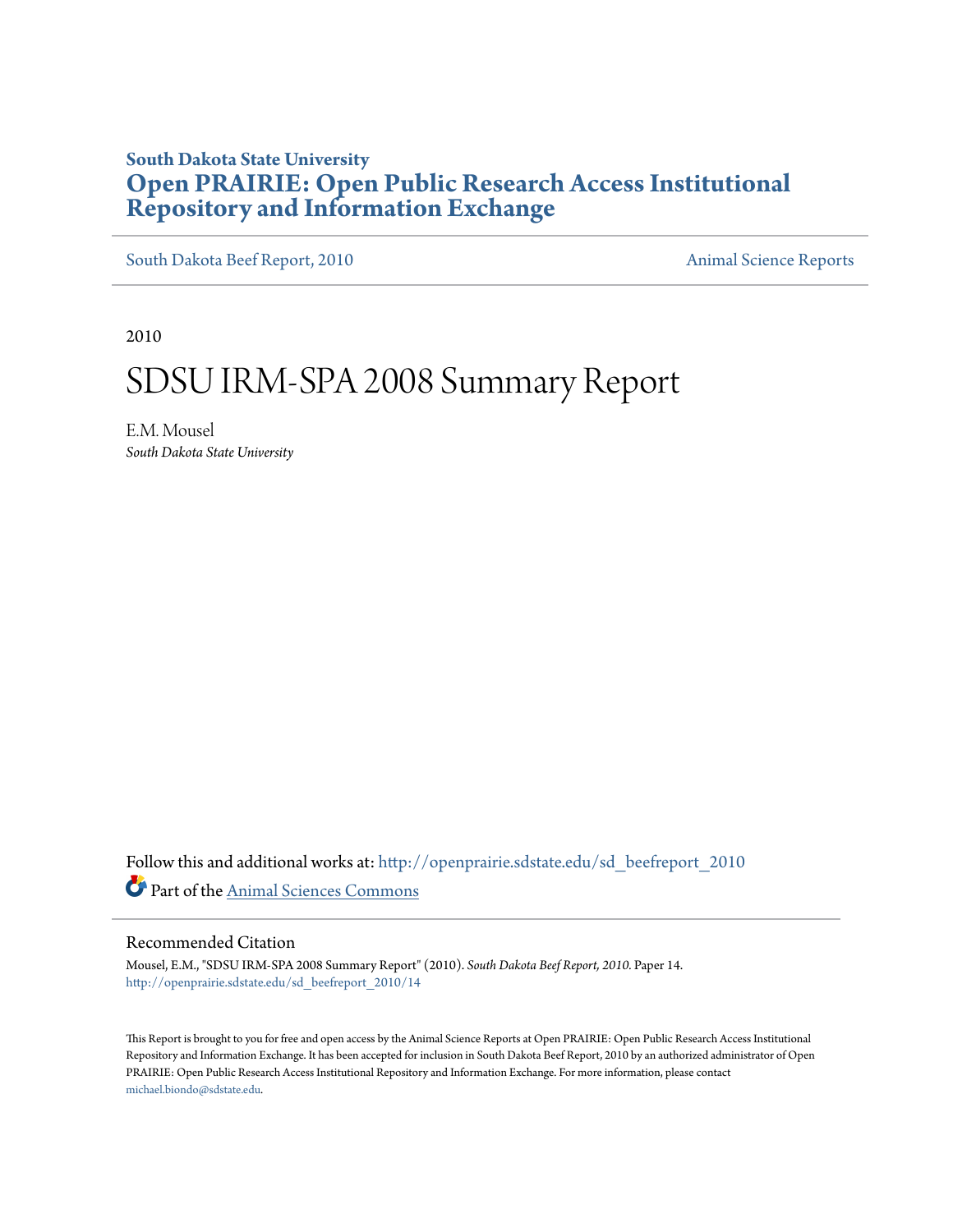### **SDSU IRM‐SPA 2008 Summary Report**



E. M. Mousel $<sup>1</sup>$ </sup>

Department of Animal and Range Sciences, South Dakota State University

# **BEEF 2010‐13**

# **INTRODUCTION**

Integrated Resource Management (IRM) is a method of managing the farm as a whole, rather than as separate, unrelated enterprises. Using this method, resources can be utilized to maximize efficiency and profitability of an operation. A key component of the IRM approach to management is Standardized Performance Analysis (SPA). The SPA is a cow‐calf performance analysis system that is used to integrate production and financial data using a standardized performance analysis procedure to identify production management and financial inefficiencies in the cow‐calf enterprise. These performance values can be used to identify opportunities for change. Comparing results between production years as well with other producers will help managers monitor their progress and identify a more cost effective production and management system.

The SDSU‐IRM‐SPA program was developed with the intent of providing producers with a useful analysis of their business to improve profitability and sustainability.

The program allows South Dakota cow‐calf producers to compare their data to state averages in order to identify the strengths and weaknesses of their operation. Further, data from the same operation can be compared from year-to-year in order to evaluate the effectiveness of management changes aimed at improving profitability. Because other states in the region are currently using this approach to standardizing the cow‐calf enterprise analysis, the opportunity exists to generate regional summaries and to make comparisons from state‐to‐state.

### **MATERIALS AND METHODS**

Data collected from cow-calf producers who participated in the SDSU-IRM-SPA program were used in this study. Additional data was collected through individual consultation and through the SDSU Range 485 Advanced Ranch Management course. Data were collected for the 2008 calendar year; data were from the cow-calf enterprise only. All production and financial data, regardless of source, were collected using the SPA system, in accordance with the SPA guidelines, developed by the IRM Coordinating Committee of the National Cattlemen's Beef Association. All participants completed the production data however, not every participant completed the financial data. Each herd represented one observation which resulted in a final data base of 51 production observations and 36 financial observations.

 $\overline{a}$ 

<sup>&</sup>lt;sup>1</sup> Assistant professor.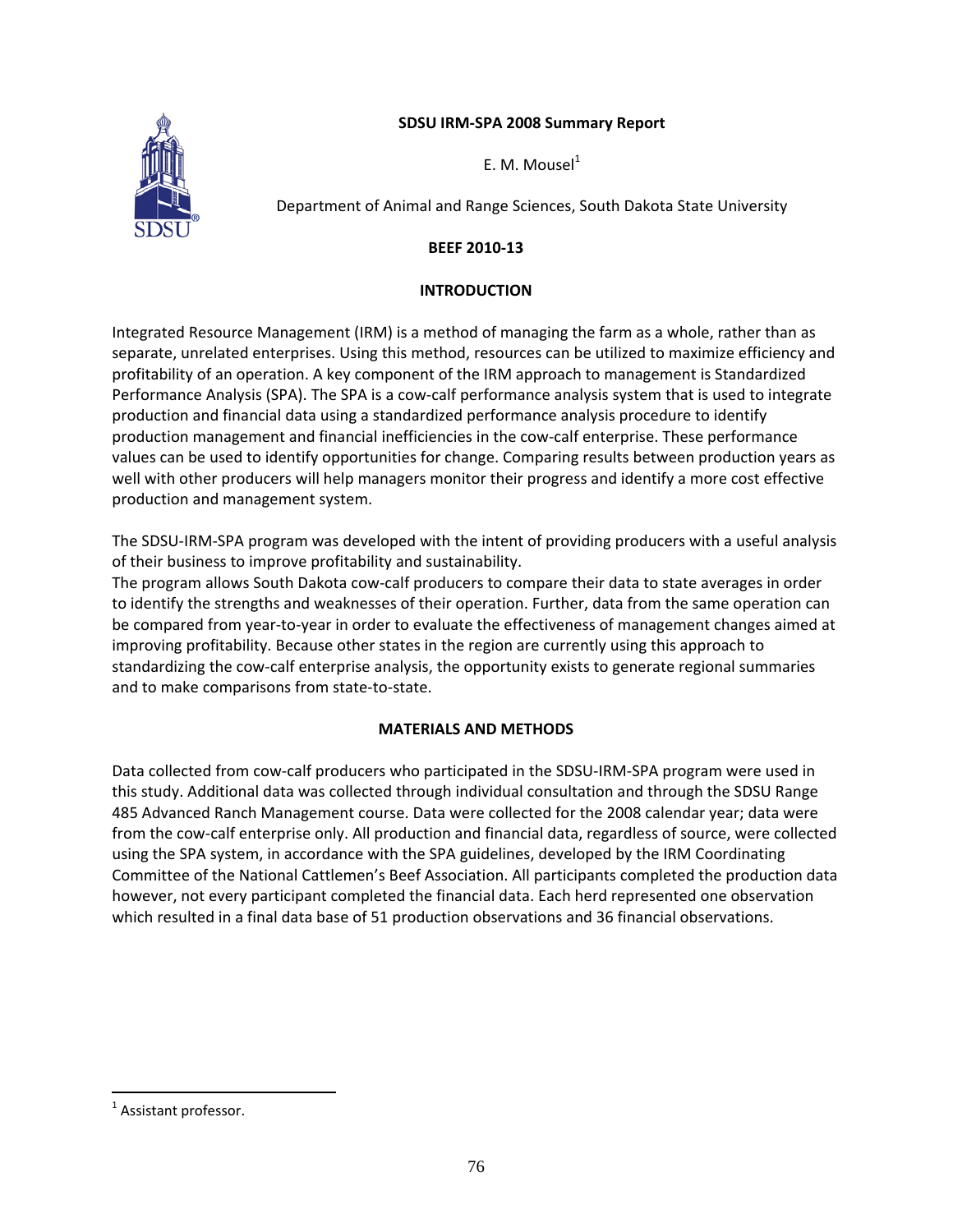#### **RESULTS**

| $\cdots$                                       |         |
|------------------------------------------------|---------|
| Measure                                        | Average |
| Reproduction and production:                   | Average |
|                                                |         |
| Pregnancy percentage                           | 94.08   |
| Weaning percentage                             | 86.06   |
|                                                |         |
| Calving distribution:                          |         |
|                                                |         |
| Calves born during $1st$ 21 Days (%)           | 55.63   |
| Calves born during $1st$ 42 Days (%)           | 28.06   |
| Calves born during $1st$ 63 Days (%)           | 10.14   |
|                                                |         |
| Production performance:                        |         |
|                                                |         |
| Average weaning weight (lbs)                   | 504.49  |
| Pounds of calf weaned per exposed female (lbs) | 438.95  |

Table 1. 2008 Reproduction and production measures summary (n=51).

Table 2. 2008 Reproduction and production measures by herd size summary (n=51).

|             |           |       | Calving distribution |              |              |        |            |
|-------------|-----------|-------|----------------------|--------------|--------------|--------|------------|
|             | %         | %     | (%)                  | (%)          | (%)          | Wean   | lb Weaned/ |
| Herd size   | Pregnancy | Wean  | Day 1 to 21          | Day 22 to 42 | Day 43 to 63 | wt     | cow exp    |
| $1 - 50$    | 92.3      | 87.6  | 77.5                 | 5.0          | 7.5          | 400    | 367        |
| $51 - 100$  | 95.2      | 79.7  | 69.1                 | 22.8         | 5.36         | 518.66 | 416.33     |
| $101 - 150$ | 98.65     | 90.8  | 24.05                | 37.55        | 20.1         | 574    | 519.5      |
| $151 - 250$ | 93.29     | 82.4  | 47.2                 | 41.6         | 9.3          | 520    | 428.7      |
| $250 +$     | 94.94     | 89.82 | 57.33                | 32.03        | 8.80         | 509.80 | 463.20     |

Table 3. 2008 Cow cost, calf cost breakeven, and return on assets summary (n=36).

| Measure                    | Average |
|----------------------------|---------|
| Total cost per cow $(\xi)$ | 421.39  |
| Calf cost breakeven (\$)   | 0.96    |
| Return on assets (%)       | 7.03    |

Table 4. 2008 Cow cost, calf cost breakeven, and return on assets by herd size summary (n=36).

| Herd size   | Total cost per cow (\$) | Calf cost breakeven (\$/lb) | <b>ROA</b> (%) |
|-------------|-------------------------|-----------------------------|----------------|
| $1 - 50$    | 420.95                  | 1.14                        | 5.31           |
| $51 - 100$  | 400.25                  | 0.96                        | 9.67           |
| $101 - 150$ | 437.45                  | 0.84                        | 6.29           |
| 151 - 250   | 402.33                  | 0.93                        | 10.48          |
| $250 +$     | 445.89                  | 0.96                        | 3.4            |